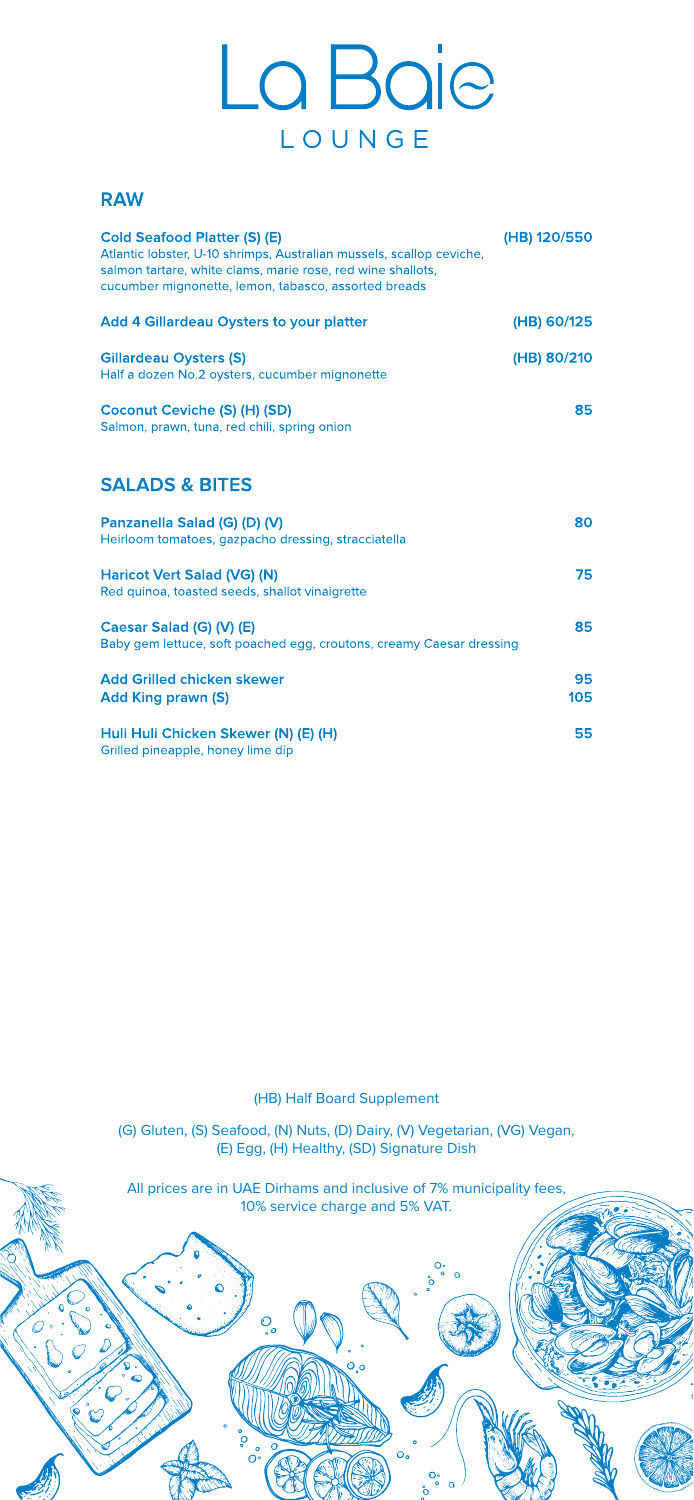·:-:...-

 $\mathbb{Z}^3$ 

### La Baje LOUNGE

#### **MAIN COURSE**

| Saffron Risotto (S) (D) (SD)<br>Carabinero shrimp, calamari, mussels, clams                                         | (HB) 60/155 |
|---------------------------------------------------------------------------------------------------------------------|-------------|
| Pescado al Horno (S) (D) (SD)<br>Mediterranean sea bass, lemon, datterino tomatoes, confit potatoes                 | (HB) 60/195 |
| Norwegian Salmon (S) (D) (H)<br>Fennel & apple salad, courgette puree, avocado salsa                                | 125         |
| Spinach Pasta Parcels (G) (N) (D) (V) (E) (H)<br>Petit poiré, yoghurt, cashews, pomegranate                         | 95          |
| Lemon Glazed Baby Chicken (S) (N) (H)<br>Stir fried bok choy, oyster glaze, toasted sesame                          | 135         |
| La Baie Burger (G) (S) (D)<br>Balsamic onion, pepper jack cheese, lettuce, tomato, mustard mayo                     | 95          |
| La Baie Vegan Burger (VG) (G)<br>Plant based patty, vegan cheese, lettuce, tomato, almond aioli, eggplant relish    | 85          |
| White Miso Salmon Slider (G) (S) (D) (E)<br>Wasabi mayo, Asian slaw                                                 | 80          |
| The Club $(G)$ $(D)$ $(E)$<br>Sour dough, fried egg, veal bacon, chicken breast, tomato, lettuce,<br>cocktail sauce | 85          |
| <b>Spaghetti Bolognaise (G) (D)</b>                                                                                 | 95          |

0 **0**   $\overline{\mathbb{O}}^{\circ}$ 

> Oo  $^{\circ}$   $^{\circ}$   $^{\circ}$

 $O<sub>o</sub>$ 

 $\bullet$  (iii) and  $\bullet$  (iii)  $\bullet$ 

 $O$ <br> $\bullet$ 

 $\circ$ 

Sauce bolognaise, parmesan, butter, extra virgin olive oil

#### **SIDE DISHES**

| <b>Basmati Pilaf Rice</b>                    | 35 |
|----------------------------------------------|----|
| <b>Sweet Potato Fries</b>                    | 35 |
| <b>Mashed Potatoes (D)</b>                   | 35 |
| <b>French Fries</b>                          | 35 |
| <b>Cucumber Salad with Dill (D) (V) (SD)</b> | 35 |
| <b>Truffle &amp; Parmesan Fries (D)</b>      | 45 |

**0** • '

~

 $\mathcal{O}$  of  $\mathcal{O}$ 

(HB) Half Board Supplement

(G) Gluten, (S) Seafood, (N) Nuts, (D) Dairy, (V) Vegetarian, (VG) Vegan, (E) Egg, (H) Healthy, (SD) Signature Dish

All prices are in UAE Dirhams and inclusive of 7% municipality fees, 10% service charge and 5% VAT.

 $O_{o}$ 

်<br>စိ<sup>စ</sup>်  $\circ$